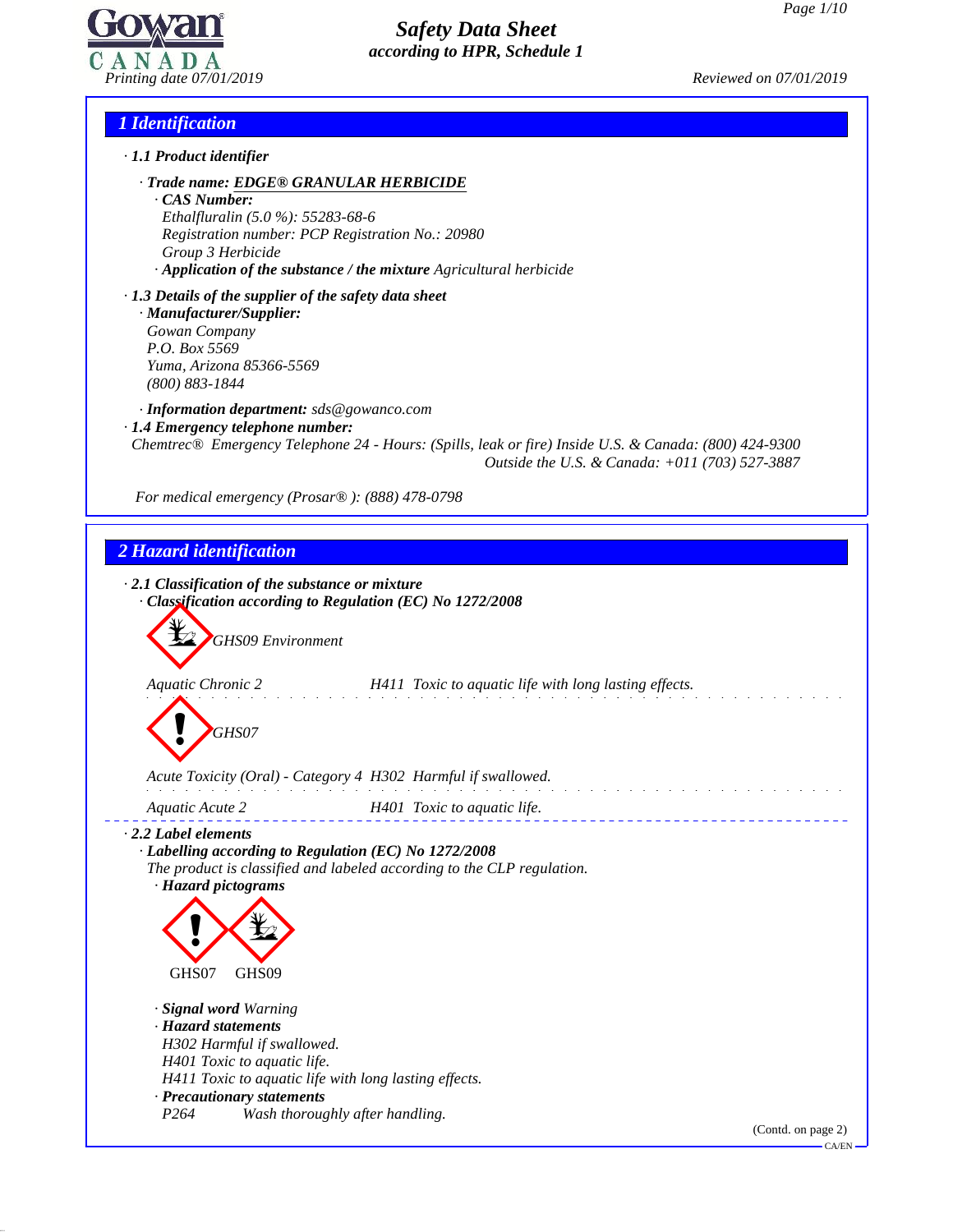*Printing date 07/01/2019 Reviewed on 07/01/2019*

*Trade name: EDGE® GRANULAR HERBICIDE* (Contd. of page 1) *P270 Do not eat, drink or smoke when using this product. P273 Avoid release to the environment. P301+P312 If swallowed: Call a poison center/doctor ifyou feelunwell. P330 Rinse mouth. P391 Collect spillage. P501 Dispose ofcontents/container in accordance with local/regional/national/international regulations. · Hazard description: POTENTIAL SKIN SENSITIZER HARMFUL IF SWALLOWED OR ABSORBED THROUGH THE SKIN · Classification system: · NFPA ratings (scale 0 - 4)*  $\left\{\frac{1}{2}, \frac{1}{2}, \frac{1}{2}, \frac{1}{2}\right\}$  Reactivity = 0  $P = 0$ *Health = 1 HAZARD INDEX: 4 Severe Hazard 3 Serious Hazard 2 Moderate Hazard 1 Slight Hazard 0 Minimal Hazard · 2.3 Other hazards · PBT: Not applicable. · vPvB: Not applicable.*

## *3 Composition/Information on ingredients*

*· 3.2 Chemical characterization: Mixtures*

*· Description: Mixture of the substances listed below with nonhazardous additions.*

| · Dangerous components:                |                                                                                                                                                            |             |  |
|----------------------------------------|------------------------------------------------------------------------------------------------------------------------------------------------------------|-------------|--|
| CAS: $55283-68-6$ <i>Ethalfluralin</i> |                                                                                                                                                            | $5.0\%$ w/w |  |
|                                        | Carcinogenicity – Category 2, H351; A Aquatic Acute 1, H400; Aquatic<br>Chronic 1, H410; ( ) Skin Irritation - Category 2, H315; Eye Irritation - Category |             |  |
|                                        | 2A, H319; Skin Sensitizer - Category 1B, H317                                                                                                              |             |  |
|                                        | CAS: 61790-53-2 Diatomaceous earth (Silica-Amorphous)                                                                                                      | $1.2\%$ w/w |  |

## *4 First aid measures*

*· 4.1 Description of first aid measures*

*· General information:*

Have the product container or label with you when calling a poison control center or doctor, or going for *treatment.*

*You may also contact 1-888-478-0798 for emergency medical treatment information.*

*· After inhalation:*

49.2.0.1

*• Move person to fresh air.*

• If person is not breathing, call 911 or an ambulance, then give artificial respiration, preferably mouth-to*mouth if possible.*

*• Call poison control center or doctor for further treatment advice.*

(Contd. on page 3)

 $-C\Delta/FN$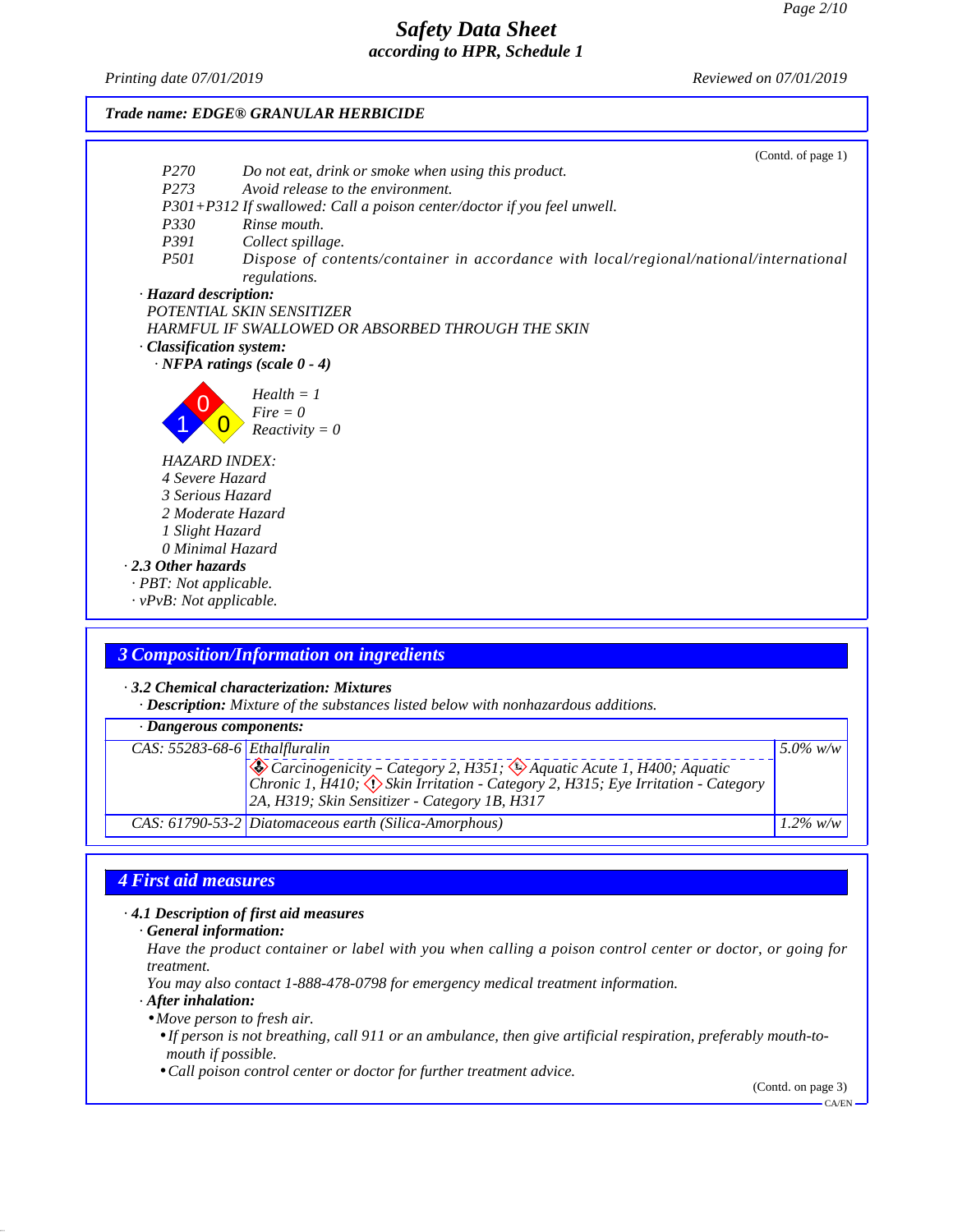(Contd. of page 2)

# *Safety Data Sheet according to HPR, Schedule 1*

*Printing date 07/01/2019 Reviewed on 07/01/2019*

#### *Trade name: EDGE® GRANULAR HERBICIDE*

*· After skin contact:*

- *• Take of contaminated clothing.*
	- *• Rinse skin immediately with plenty of water for 15-20 minutes.*
	- *• Call a poison control center or doctor for treatment advice.*
- *· After eye contact:*
- *• Hold eye open and rinse slowly and gently with water for 15-20 minutes.*
- *• Remove contact lenses, if present, after first 5 minutes, then continue rinsing eyes.*
- *• Call a poison control center or doctor for treatment advice.*
- *· After swallowing:*
- *• Call a poison control center or doctor immediately for treatment advice.*
	- *• Have person sip a glass of water ifable to swallow.*
- *• Do not induce vomiting unless told to do so by a poison control center or doctor.*
- *• Do not give anything by mouth to an unconscious person.*
- *· 4.2 Most important symptoms and effects, both acute and delayed No further relevant information available.*
- *· 4.3 Indication of any immediate medical attention and special treatment needed*

*Specific antidote. Employ supportive care. Treatment should be based on judgement of the physician in response to reactions of the patient.*

### *5 Firefighting measures*

#### *· 5.1 Extinguishing media*

- *· Suitable extinguishing agents: Use fire fighting measures that suit the environment.*
- *· 5.2 Special hazards arising from the substance or mixture No further relevant information available.*

#### *· 5.3 Advice for firefighters*

This material does not burn. Fight fire for other material that is burning. Contain fire water run-off if possible. *Fire water run-of , if not contained, may cause environmental damage*

- *· Protective equipment: Wear self-contained respiratory protective device.*
- *· Additional information*

*Avoid contact with this material during fire fighting operations. If contact is likely, change to fullchemical resistant fire fighting clothing with self-contained breathing apparatus. If this is not available, wear full chemical resistant clothing with self-contained breathing apparatus and fight fire from a remote location.*

### *6 Accidental release measures*

*· 6.1 Personal precautions, protective equipment and emergency procedures*

*Wear protective equipment. Keep unprotected persons away.*

- *· 6.2 Environmental precautions: Do not allow to enter sewers/ surface or ground water.*
- *· 6.3 Methods and material for containment and cleaning up: Pick up mechanically.*
- *· 6.4 Reference to other sections*
- *See Section 7 for information on safe handling.*
- *See Section 8 for information on personal protection equipment.*

*See Section 13 for disposal information.*

## *7 Handling and storage*

49.2.0.1

#### *· 7.1 Precautions for safe handling*

Keep out of reach of children. Do not swallow. Avoid contact with eyes, skin, and clothing. Avoid breathing dust *or mist. Avoid prolonged or repeated contact with skin. Wash thoroughly after handling. Keep container closed. Use with adequate ventilation*

*· Information about protection against explosions and fires: Keep ignition sources away - Do not smoke.*

(Contd. on page 4)  $-CA/FN$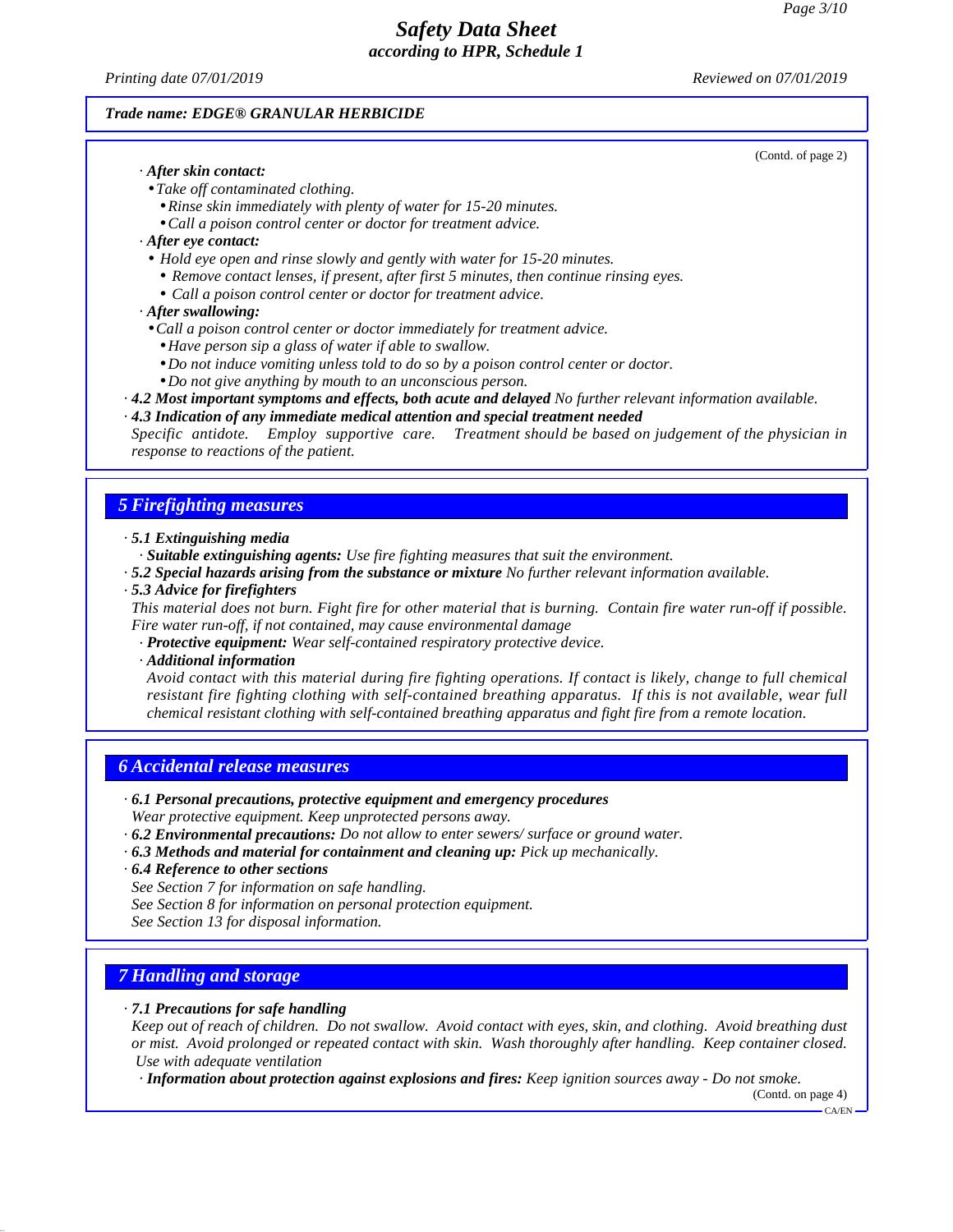*Printing date 07/01/2019 Reviewed on 07/01/2019*

### *Trade name: EDGE® GRANULAR HERBICIDE*

(Contd. of page 3)

- *· 7.2 Conditions for safe storage, including any incompatibilities*
	- *· Storage:*
		- *· Requirements to be met by storerooms and receptacles: Store only in the original receptacle.*
		- *· Information about storage in one common storage facility: Store away from foodstuf s.*
		- *· Further information about storage conditions:*

*Store in areas not exposed to high temperatures or prolonged, direct sunlight. Also, do not let product remain standing in applicators under these conditions.*

*· 7.3 Specific end use(s) No further relevant information available.*

## *8 Exposure controls/ Personal protection*

- *· Additional information about design of technical systems: No further data; see item 7.*
- *· 8.1 Control parameters*

### *· Components with limit values that require monitoring at the workplace:*

*CAS: 61790-53-2 Diatomaceous earth (Silica-Amorphous)*

- *EL Long-term value: 4\* 1.5\*\* mg/m³ \*total, \*\*respirable*
- *EV Long-term value: 10\* 3\*\* mg/m³ uncalcined; \*inhalable;\*\*respirable*

*· Additional information: The lists that were valid during the creation were used as basis.*

#### *· 8.2 Exposure controls*

#### *· Personal protective equipment:*

- *· General protective and hygienic measures:*
- *Change contaminated clothing daily and wash before reuse. Rinse gloves with water before removal and wash hands thoroughly before eating, drinking or smoking.*
- *· Breathing equipment:*

*NIOSH approved organic- vapour-removing cartridge with a prefliter approved for pesticides or a NIOSH approved canister approved for pesticide while loading.*

*· Protection of hands:*



*Protective gloves*

*The glove material has to be impermeable and resistant to the product/ the substance/ the preparation. · Material of gloves Chemical-resistant gloves.*

#### *· Penetration time of glove material*

The exact break through time has to be found out by the manufacturer of the protective gloves and has to *be observed.*

## *· Eye protection:*



#### *· Body protection:*

49.2.0.1

*Wear coveralls over a long-sleeved shirt and long pants, chemical resistant gloves and protective eyewear during all activities*

(Contd. on page 5)

CA/EN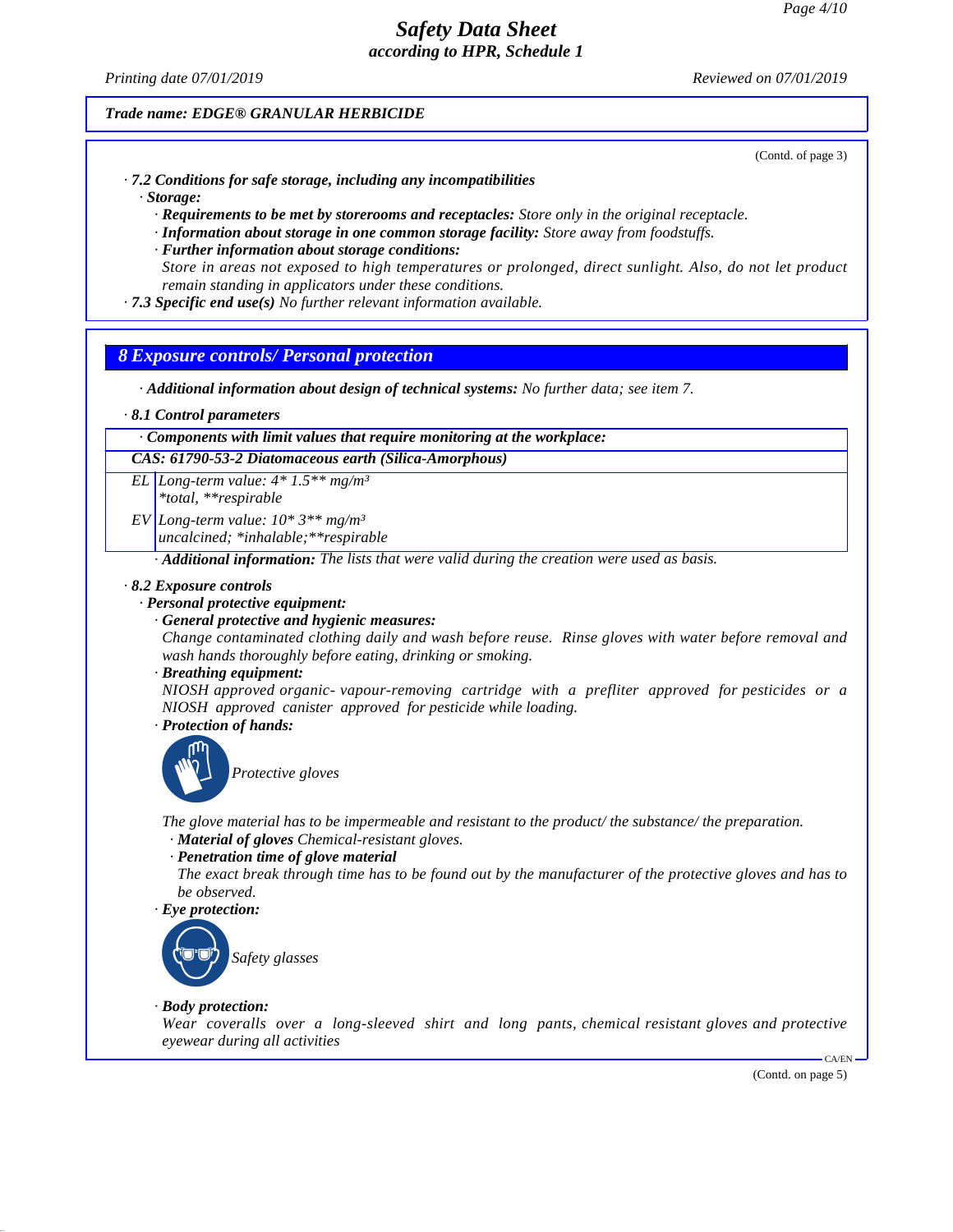*Printing date 07/01/2019 Reviewed on 07/01/2019*

### *Trade name: EDGE® GRANULAR HERBICIDE*

(Contd. of page 4)

| <b>9 Physical and chemical properties</b>                  |                                               |
|------------------------------------------------------------|-----------------------------------------------|
| .9.1 Information on basic physical and chemical properties |                                               |
| <b>General Information</b>                                 |                                               |
| $\cdot$ Appearance:                                        |                                               |
| $\cdot$ Form:                                              | Granulate                                     |
| $\cdot$ Color:                                             | Yellow to green                               |
| $\cdot$ Odor:                                              | Characteristic                                |
| · Odor threshold:                                          | Not determined.                               |
| $\cdot$ pH-value at 20 $\text{°C}$ (68 $\text{°F}$ ):      | 6.5                                           |
| Change in condition                                        |                                               |
| · Melting point/Melting range:                             | Undetermined.                                 |
| · Boiling point/Boiling range:                             | Undetermined.                                 |
| · Flash point:                                             | 750 °C (1,382 °F)                             |
| · Flammability (solid, gaseous):                           | Not determined.                               |
| $\cdot$ Decomposition temperature:                         | Not determined.                               |
| · Auto igniting:                                           | Product is not self-igniting.                 |
| · Danger of explosion:                                     | Product does not present an explosion hazard. |
| $\cdot$ Explosion limits:                                  |                                               |
| $-Lower$ :                                                 | Not determined.                               |
| $\cdot$ Upper:                                             | Not determined.                               |
| · Vapor pressure:                                          | Not applicable.                               |
| $\cdot$ Density:                                           | Not determined.                               |
| · Relative density                                         | Not determined.                               |
| · Vapor density                                            | Not applicable.                               |
| · Evaporation rate                                         | Not applicable.                               |
| · Solubility in / Miscibility with                         |                                               |
| $\cdot$ Water:                                             | Dispersible.                                  |
| · Partition coefficient (n-octanol/water): Not determined. |                                               |
| · Viscosity:                                               |                                               |
| $\cdot$ Dynamic:                                           | Not applicable.                               |
| · Kinematic:                                               | Not applicable.                               |
| .9.2 Other information                                     | No further relevant information available.    |

## *10 Stability and reactivity*

49.2.0.1

*· 10.1 Reactivity No further relevant information available.*

*· 10.2 Chemical stability · Thermal decomposition / conditions to be avoided: No decomposition if used according to specifications.*

- *· 10.3 Possibility of hazardous reactions No dangerous reactions known.*
- *· 10.4 Conditions to avoid Excessive heat.*
- *· 10.5 Incompatible materials: No further relevant information available.*
- *· 10.6 Hazardous decomposition products: No dangerous decomposition products known.*

(Contd. on page 6)

CA/EN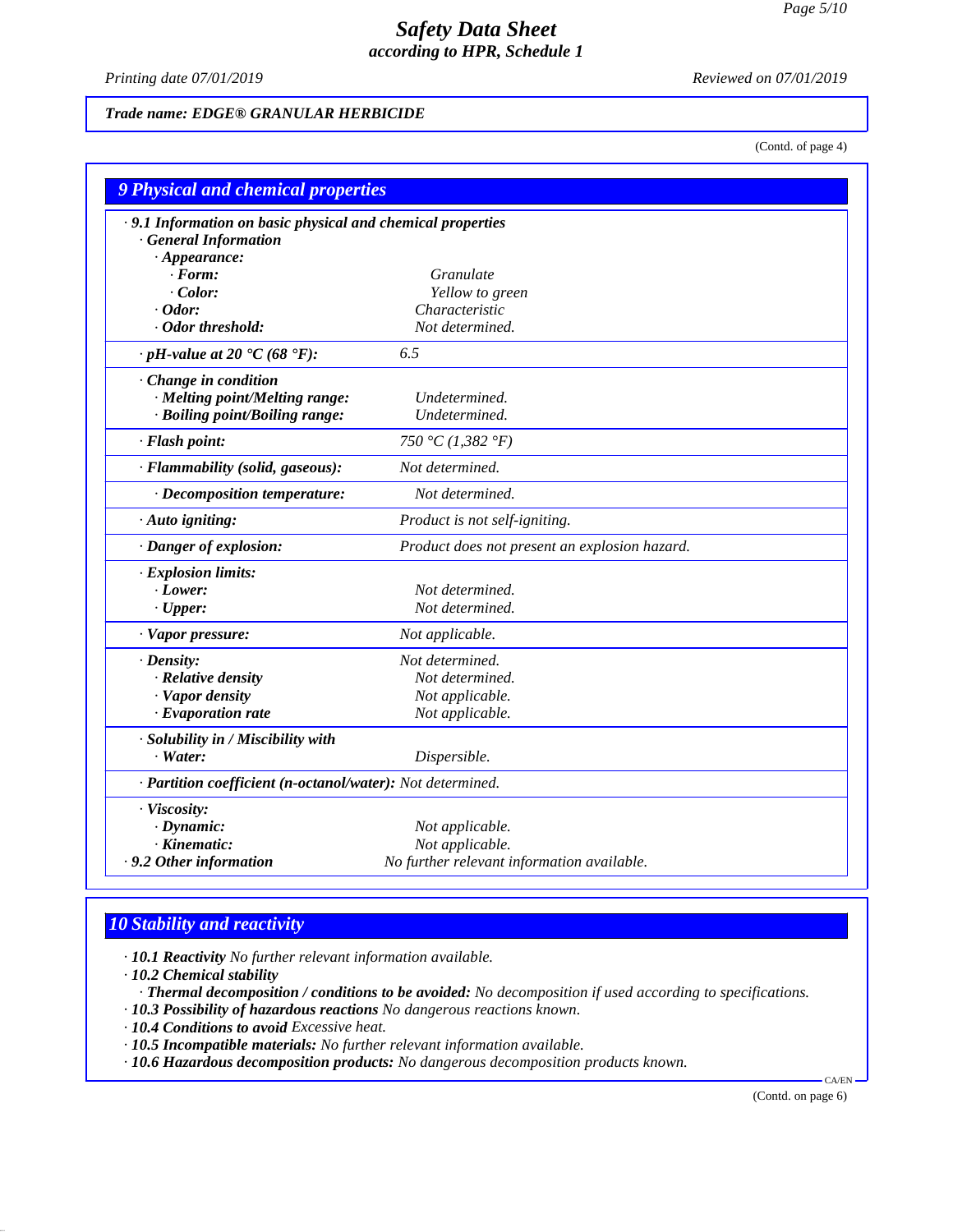*Printing date 07/01/2019 Reviewed on 07/01/2019*

49.2.0.1

## *Trade name: EDGE® GRANULAR HERBICIDE*

(Contd. of page 5)

|                                                                                             | · 11.1 Information on toxicological effects                                                                                                       |  |  |
|---------------------------------------------------------------------------------------------|---------------------------------------------------------------------------------------------------------------------------------------------------|--|--|
| · Acute toxicity:                                                                           |                                                                                                                                                   |  |  |
| Harmful if swallowed.                                                                       |                                                                                                                                                   |  |  |
|                                                                                             | · LD/LC50 values that are relevant for classification:                                                                                            |  |  |
| Oral                                                                                        | $LD50$ > 5000 mg/kg (rat)                                                                                                                         |  |  |
|                                                                                             | Dermal $LD50$ > 2000 mg/kg (rat)                                                                                                                  |  |  |
|                                                                                             | · Primary irritant effect:                                                                                                                        |  |  |
| $\cdot$ on the skin:                                                                        |                                                                                                                                                   |  |  |
|                                                                                             | Prolonged contact may cause skin irritation with local redness.                                                                                   |  |  |
| May cause drying and flaking of the skin.<br>May cause thickening or hardening of the skin. |                                                                                                                                                   |  |  |
|                                                                                             | Effects may be delayed.                                                                                                                           |  |  |
| $\cdot$ on the eye:                                                                         |                                                                                                                                                   |  |  |
|                                                                                             | May cause slight eye irritation.                                                                                                                  |  |  |
|                                                                                             | May cause slight corneal injury.                                                                                                                  |  |  |
|                                                                                             | Solid or dust may cause irritation or corneal injury due to mechanical action.                                                                    |  |  |
|                                                                                             | · Sensitization: Based on available data, the classification criteria are not met.                                                                |  |  |
|                                                                                             | · Additional toxicological information:                                                                                                           |  |  |
|                                                                                             | · Carcinogenic categories                                                                                                                         |  |  |
|                                                                                             | · IARC (International Agency for Research on Cancer)                                                                                              |  |  |
|                                                                                             | $\mathfrak{Z}$<br>CAS: 61790-53-2 Diatomaceous earth (Silica-Amorphous)                                                                           |  |  |
|                                                                                             | · NTP (National Toxicology Program)                                                                                                               |  |  |
|                                                                                             |                                                                                                                                                   |  |  |
|                                                                                             | None of the ingredients are listed.                                                                                                               |  |  |
|                                                                                             |                                                                                                                                                   |  |  |
|                                                                                             |                                                                                                                                                   |  |  |
|                                                                                             | <b>12 Ecological information</b>                                                                                                                  |  |  |
| $-12.1$ Toxicity                                                                            |                                                                                                                                                   |  |  |
| Ethalfluralin                                                                               |                                                                                                                                                   |  |  |
| Acute toxicity to fish                                                                      |                                                                                                                                                   |  |  |
|                                                                                             | Material is very highly toxic to aquatic organisms on an acute basis (LC50/EC50 <0.1 mg/L in the most                                             |  |  |
| sensitive species).                                                                         |                                                                                                                                                   |  |  |
|                                                                                             | LC50, Lepomis macrochirus (Bluegill sunfish), static test, 96 Hour, 0.054 - 0.102 mg/l, OECD Test                                                 |  |  |
|                                                                                             | Guideline 203 or Equivalent                                                                                                                       |  |  |
|                                                                                             | LC50, Oncorhynchus mykiss (rainbow trout), flow-through test, 96 Hour, 0.136 mg/l, OECD Test<br>Guideline 203 or Equivalent                       |  |  |
|                                                                                             |                                                                                                                                                   |  |  |
|                                                                                             | Acute toxicity to aquatic invertebrates                                                                                                           |  |  |
|                                                                                             | EC50, eastern oyster (Crassostrea virginica), flow-through test, 96 Hour, 0.100 - 0.172 mg/l, OECD Test                                           |  |  |
|                                                                                             | Guideline 202 or Equivalent<br>EC50, Daphnia magna (Water flea), static test, 48 Hour, > 0.365 mg/l, OECD Test Guideline 202 or                   |  |  |
| Equivalent                                                                                  |                                                                                                                                                   |  |  |
|                                                                                             |                                                                                                                                                   |  |  |
|                                                                                             | Acute toxicity to algae/aquatic plants<br>ErC50, Pseudokirchneriella subcapitata (green algae), static test, 7 d, Growth rate inhibition, 0.004 - |  |  |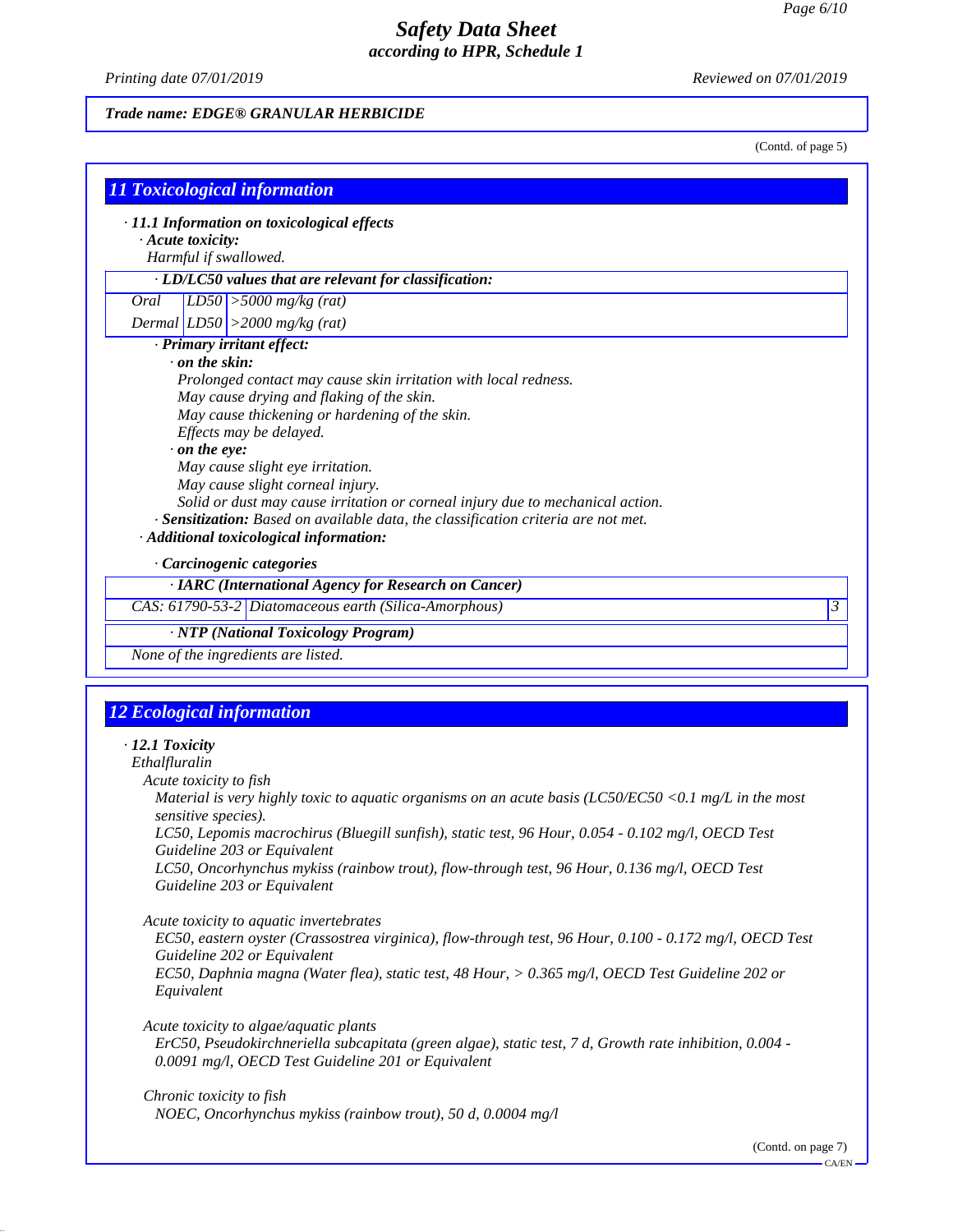*Printing date 07/01/2019 Reviewed on 07/01/2019*

49.2.0.1

(Contd. on page 8)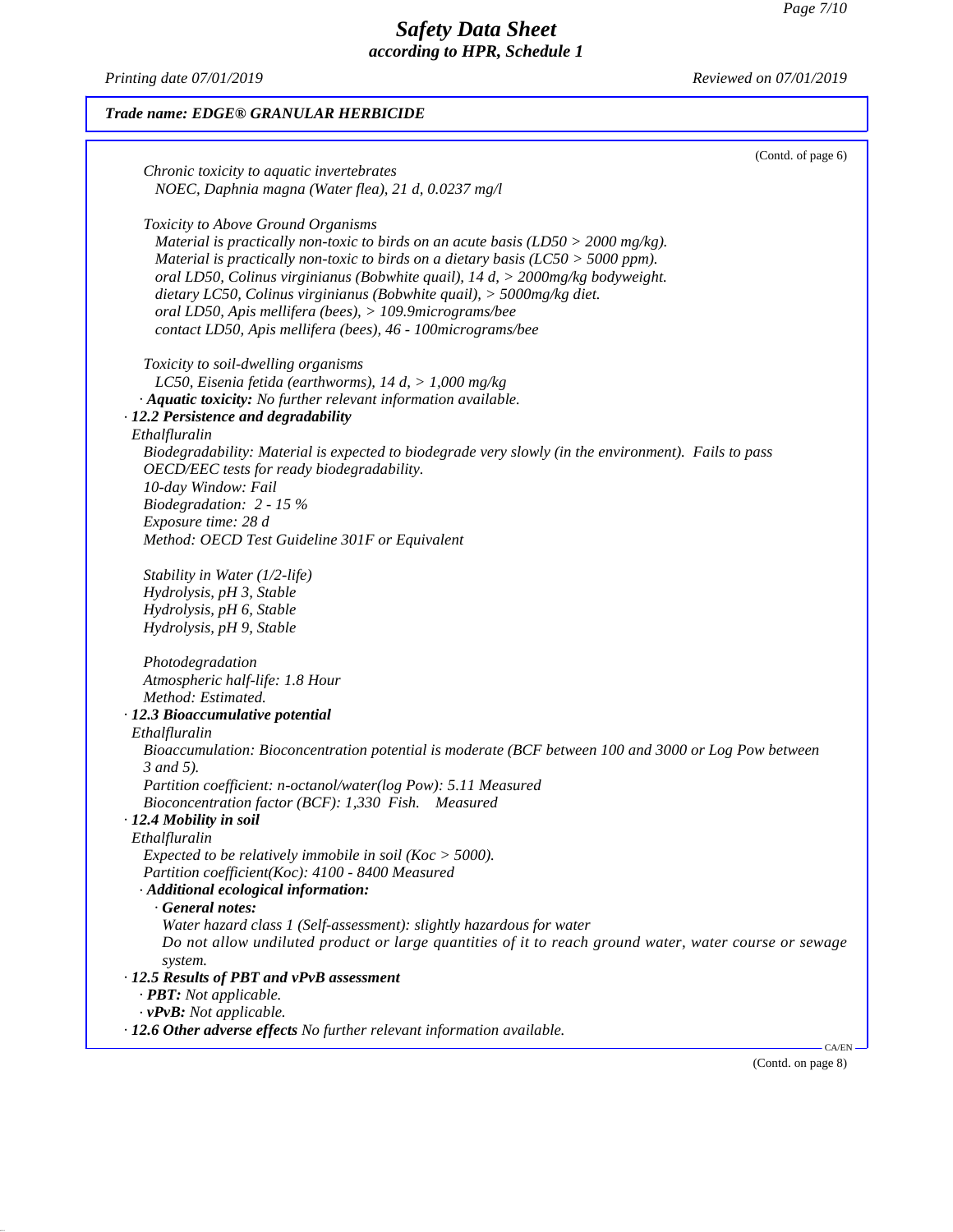*Printing date 07/01/2019 Reviewed on 07/01/2019*

### *Trade name: EDGE® GRANULAR HERBICIDE*

(Contd. of page 7)

## *13 Disposal considerations*

### *· 13.1 Waste treatment methods*

### *· Recommendation:*

49.2.0.1

*Disposal of this material must be in accordance with your local or area regulatory authorities.*

## *· Uncleaned packagings:*

### *· Recommendation:*

Do not reuse this container for any purpose. This is a recyclable container, and is to be disposed of at *a container collection site. Contact your local distributor/dealer or municipality for the location of the nearest collection site. Before taking the container to the collection site:*

*1.- Triple- or pressure-rinse the empty container. Add the rinsings to the spray mixture in the tank.*

*2.- Make the empty, rinsed container unsuitable for further use.*

| $\cdot$ 14.1 UN-Number                  |                                                                                                   |  |
|-----------------------------------------|---------------------------------------------------------------------------------------------------|--|
| $\cdot$ <i>DOT/TDG</i>                  | Not Regulated                                                                                     |  |
| $.$ <i>ADR</i>                          | Marine Pollutants Exemption (TDG 1.45.1)                                                          |  |
| $\cdot$ ADN, IATA                       | Void                                                                                              |  |
| $\cdot$ IMDG                            | <b>UN3077</b>                                                                                     |  |
| $\cdot$ 14.2 UN proper shipping name    |                                                                                                   |  |
| · DOT/TDG, ADN, IATA                    | Void                                                                                              |  |
| $\cdot$ ADR                             | Marine Pollutants Exemption (TDG 1.45.1)-                                                         |  |
| $\cdot$ IMDG                            | ENVIRONMENTALLY HAZARDOUS SUBSTANCE, SOLID,<br>N.O.S. (Ethalfluralin technical), MARINE POLLUTANT |  |
| $\cdot$ 14.3 Transport hazard class(es) |                                                                                                   |  |
| $-14.3$ DOT, ADR, ADN, IATA             |                                                                                                   |  |
| Class                                   | Void                                                                                              |  |
|                                         |                                                                                                   |  |
| . Class                                 | 9 Miscellaneous dangerous substances and articles                                                 |  |
| · Label                                 | 9                                                                                                 |  |
| · 14.4 Packing group                    |                                                                                                   |  |
| · DOT/TDG, ADR, IATA                    | Void                                                                                              |  |
| $\cdot$ IMDG                            | III                                                                                               |  |
| · 14.5 Environmental hazards:           | Product contains environmentally hazardous substances:<br>Ethalfluralin                           |  |
| · Marine pollutant:                     | Symbol (fish and tree)                                                                            |  |
| · 14.6 Special precautions for user     | Not applicable                                                                                    |  |
| · EMS Number:                           | $F-A, S-F$                                                                                        |  |
| · Stowage Category                      | A                                                                                                 |  |
| · Stowage Code                          | SW23 When transported in BK3 bulk container, see<br>7.6.2.12 and 7.7.3.9.                         |  |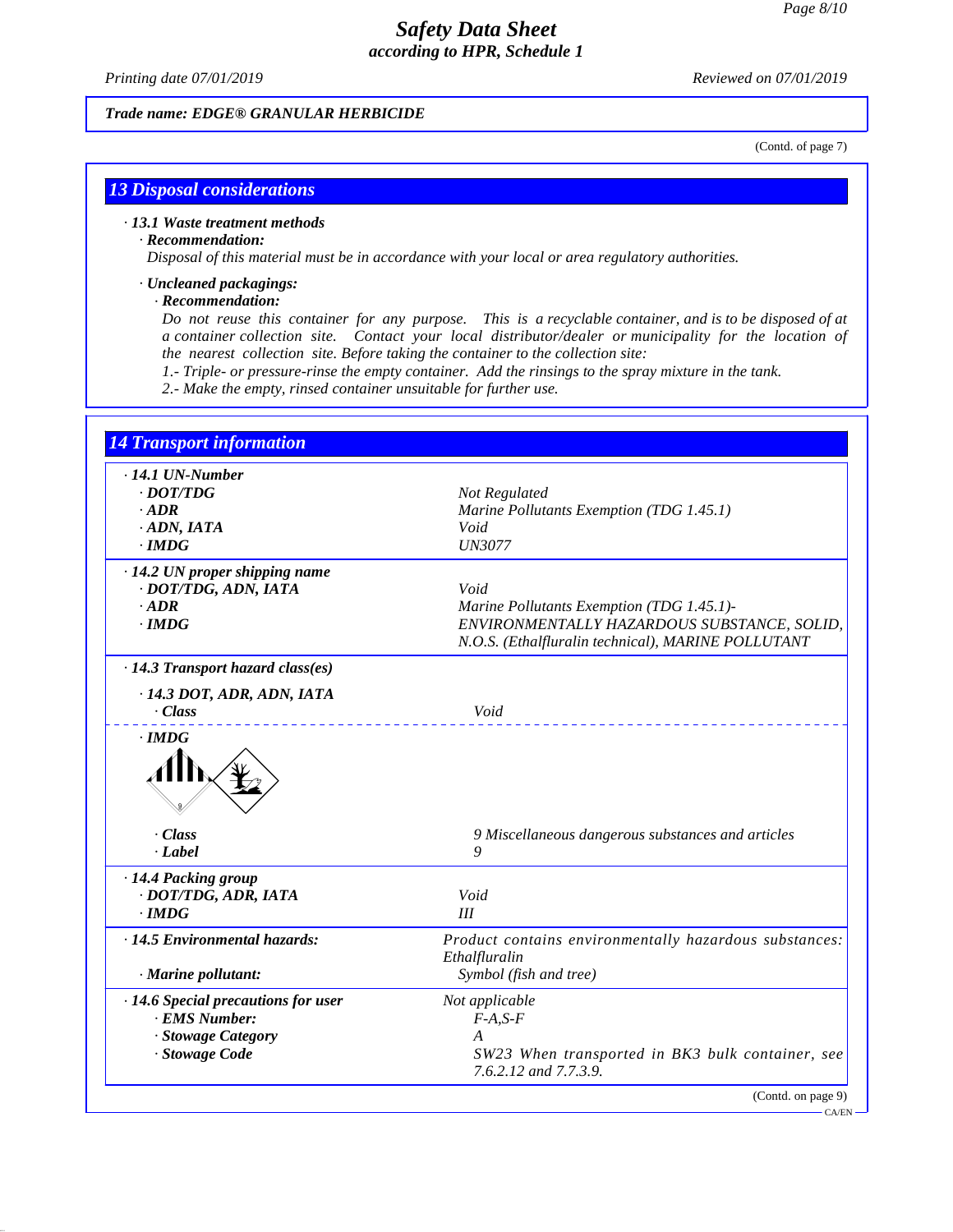*Printing date 07/01/2019 Reviewed on 07/01/2019*

#### *Trade name: EDGE® GRANULAR HERBICIDE*

|                                                         | (Contd. of page 8)                               |  |  |  |  |
|---------------------------------------------------------|--------------------------------------------------|--|--|--|--|
| $\cdot$ 14.7 Transport in bulk according to Annex II of |                                                  |  |  |  |  |
| <b>MARPOL73/78 and the IBC Code</b>                     | Not applicable                                   |  |  |  |  |
| · Transport/Additional information:                     |                                                  |  |  |  |  |
| $\cdot$ IMDG                                            |                                                  |  |  |  |  |
| Limited quantities $(LQ)$                               | 5 kg                                             |  |  |  |  |
| $\cdot$ Excepted quantities (EQ)                        | Code: El                                         |  |  |  |  |
|                                                         | Maximum net quantity per inner packaging: 30 g   |  |  |  |  |
|                                                         | Maximum net quantity per outer packaging: 1000 g |  |  |  |  |
| · UN "Model Regulation":                                | Canada TDG                                       |  |  |  |  |
|                                                         | Marine Pollutants Exemption (TDG 1.45.1)         |  |  |  |  |

*15 Regulatory information*

*· 15.1 Safety, health and environmental regulations/legislation specific for the substance or mixture · SARA Title III*

*· Section 355 (extremely hazardous substances):*

*None of the ingredients are listed.*

*· Section 313 (Specific toxic chemical listings):*

*None of the ingredients are listed.*

*· TSCA (Toxic Substances Control Act):*

*CAS: 55283-68-6 Ethalfluralin*

*CAS: 61790-53-2 Diatomaceous earth (Silica-Amorphous)*

*CAS: 14808-60-7 Quartz (SiO2)*

*· Canadian substance listings:*

*· Canadian Domestic Substances List (DSL)*

*None of the ingredients are listed.*

*· Canadian Ingredient Disclosure list (limit 0.1%)*

*None of the ingredients are listed.*

*· Canadian Ingredient Disclosure list (limit 1%)*

*None of the ingredients are listed.*

*· National regulations:*

*· Additional classification according to Decree on Hazardous Materials:*

Read the label, authorized under the Pest Control Products Act, prior to using or handling the pest control *product.*

*There are Canada-specific environmental requirements for handling, use, and disposal of this pest control product that are indicated on the label.*

*· 15.2 Chemical safety assessment: A Chemical Safety Assessment has not been carried out.*

### *16 Other information*

49.2.0.1

This information is based on our present knowledge. However, this shall not constitute a guarantee for any *specific product features and shall not establish a legally valid contractual relationship.*

(Contd. on page 10)

CA/EN